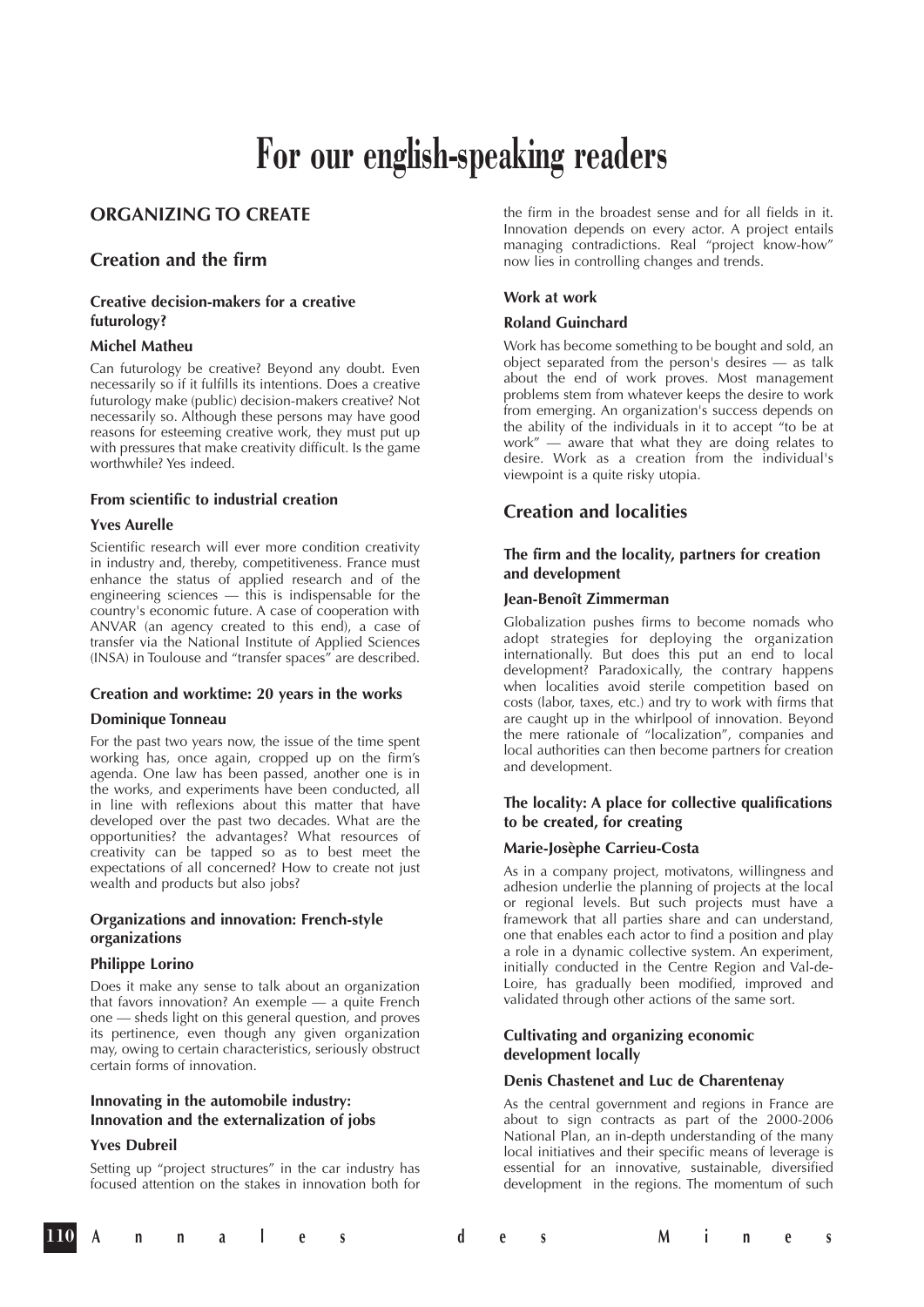local development, itself a factor of social cohesion, may offer a response to globalization.

#### **Realizing local potentials**

#### **Pierre Balas**

Within the framework of a "community of communes" in France, a place (Axone) for helping new firm startups and a mulimedia center (Erasme) were set up in order to maintain a potential for local development. Thanks to these actions, these rural communes, which were being deserted, are living again. During the past ten years, we can count 66 cases of setting up or extending firms — 1000 new jobs. A "global development contract", as is being worked out by the executive of the Rhône-Alpes Region, would apply this communal model to the region.

#### **Technological innovation in Israel: Facts and lessons**

#### **Baruch Raz**

Technological innovation always heads priorities in countries that want to develop. A general model for the government backing of technological research is presented. The Israeli experience is discussed; and a few conclusions are drawn.

#### **Israel, a fertile grounds for technological creation**

#### **Daniel Rouach along with Michael Olivier Rouach and Jérémie Nathan**

Israel still has an image — undoubtedly related to its pioneering past, the variety of its cultures and the specificity of its army — of an innovative, creative land of plenty. But does this image still hold? Are the most creative sectors linked to the country's social economy or, instead, to geopolitical factors?

#### **Industrial dynamics and artistic creativity**

#### **Robert Prost**

The infinitely complex relations between art and industry have several facets. One specific facet is explored: how can industry impel artistic creation? Questions are raised about cross-fertilization. This article comes out of the dialog between the artist Christiane Chabot and the steel industry.

### **Knowledge for creating**

#### **Creating know-how capital**

#### **Jean-Louis Ermine**

Creating, capitalizing on and sharing knowledge is a basic preoccupation in any efficient organization. But managing this "know-how capital" does not just mean circulating information through new technological

channels. It is a long-term program that comes out of strategic decisions. This program calls for analyzing the very nature of the firm's knowledge and know-how and leads to adopting a range of tools.

#### **Managing knowledge in operational units, the example of telephone services for customer**

#### **Claude Roche**

Insofar as innovation is becoming more and more complex and is consuming more and more knowledge, managing knowledge efficiently has become a major economic objective for firms. In practice however, the rationale of efficiency as applied to the field of knowledge runs up against dominant forms of management. Does this situation provide an opportunity for breaking with the Taylorist paradigm?

#### **Information and communication technology, the grounds for a knowledge-based economy**

#### **Christine Afriat**

Information and communication technology broadens the range of organizational solutions whereby firms can respond to economic actors' increasingly complex needs. Information and intelligence are becoming the main factors in the production system.

#### **Teaching creativity: The École Nationale Supérieure des Arts Décoratifs**

#### **René Lesné**

At "Arts Déco", the post-secondary National School for Decorative Arts in Paris, teaching lies at the crossroads between methods, techniques and creation. Learning takes different, crisscrossing paths. The goals are to acquire knowledge, obtain practice, experiment, and understand — to make and invent.

**Can creativity be taught?**

**Georges Sifianos**

**Can creators be trained? Guy-Claude François**

#### **The capitalism of knowledge and know-how**

#### **Michel Duhamel**

The implicit knowledge and know-how inside firms is a "fantom capital" that goes unnoticed by accountants… but not by financiers. According to traditional capitalism's principles, stockholders can lay full claim to this capital. Thanks to sharing this capital fairly, the firm's "human capital" can be better integrated; and the company's competiveness and earnings, improved.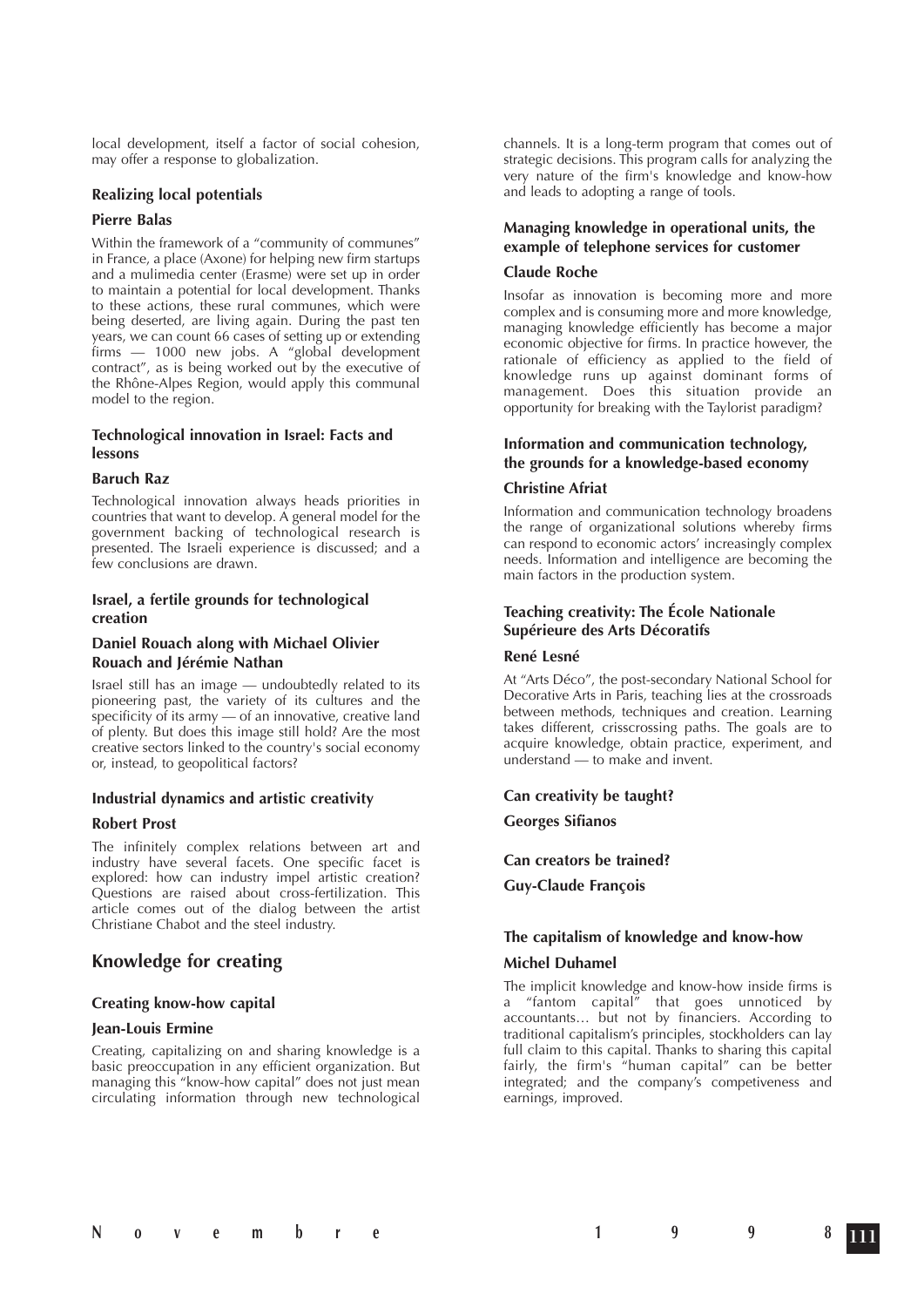# **An unsere deutschsprachigen Leser...**

# **ORGANISIEREN, UM ZU SCHAFFEN**

# **Kreation und Unternehmen**

### **Kreative Entscheidungsträger dank kreativer Zukunftsforschung ?**

#### **Michel Matheu**

Kann Zukunftsforschung kreativ sein? Sicherlich. Notwendigerweise sogar, wenn sie ihren Zweck erfüllen will. Macht kreative Zukunftsforschung den (öffentlichen) Entscheidungsträger kreativ? Nicht unbedingt : der öffentliche Entscheidungsträger mag gute Gründe haben, kreative Arbeit zu schätzen, doch unterliegt er auch Zwängen, die Kreativität erschweren. Lohnt sich also der Einsatz ? Ja, gewiß.

#### **Von der wissenschaftlichen Kreativität zur industriellen Kreation**

#### **Yves Aurelle**

Die Leistungen der wissenschaftlichen Forschung bedingen in zunehmendem Maße die industrielle Kreativität und damit auch die Wettbewerbsfähigkeit. Die Aufwertung der zweckorientierten Forschung und der Ingenieurwissenschaften in Frankreich ist deshalb ein wesentlicher Imperativ für unsere wirtschaftliche Zukunft. Es wird über einen Fall von Zusammenarbeit mit der Agentur "Anvar" (Nationale Agentur für die Aufwertung der Forschung) sowie über die Gründung von "INSA-Transfer" (INSA : Nationales Institut für angewandte Wissenschaften) in Toulouse berichtet. Außerdem werden "Transfer-Projekte" beschrieben.

#### **Kreation und Arbeitszeit : Perspektiven von 20 Jahren**

#### **Dominique Tonneau**

Seit zwei Jahren ist offenbar die Arbeitszeit wieder ein vieldiskutiertes Thema in den Führungsetagen der Unternehmen. Ein Gesetz wurde verabschiedet, ein weiteres ist in Vorbereitung und Versuche wurden durchgeführt in der Kontinuität der seit zwei Jahrzehnten dauernden Auseinandersetzung. Welche Perspektiven lassen sich als zweckmäßig betrachten? Welche Vorteile ergeben sich? Welche Kreativitätspotentiale sind zu erschließen, um Entwicklungsmöglichkeiten zu fördern, die den Erwartungen der einen und der anderen am besten entsprechen? Und wie können schließlich nicht nur Güter und Produkte geschaffen werden, sondern auch Arbeitsplätze?

#### **Organisation und Innovation : Organisation auf französische Art**

#### **Philippe Lorino**

Hat der Begriff der innovationsbegünstigenden Organisation Sinn? Ein Beispiel für Organisation auf französische Art veranschaulicht hier die allgemeine Debatte über diesen Begriff. Es beweist zumindest dessen Sachdienlichkeit, denn es gibt zu erkennen, daß gewisse Eigenschaften einer gegebenen Organisation auf gefährliche Art mögliche Formen der Innovation verhindern können.

#### **Innovieren in der Automobilindustrie : die Innovation und die Verlagerung von Aufgaben**

#### **Yves Dubreil**

Die Einführung von "Projektstrukturen" in der Automobilindustrie Innovationsaufgaben sowohl auf allen Ebenen des" verzweigten Unternehmens" als auch in allen Bereichen des Unternehmens wahrgenommen werden können : Innovation geht sämtliche Akteure an. Ein Projekt ist die Steuerung von Widersprüchen. Daher liegt das wahre Wissen vom Durchführen von Projekten heute in der Beherrschung von Veränderungen und Entwicklungen.

#### **Vom Arbeiten zum Mitwirken**

#### **Roland Guinchard**

Die Gesellschaft hat aus der Arbeit ein Marktobjekt gemacht, das vom Wunschdenken des Subjekts getrennt ist. Dies beweist die Rede vom Ende der Arbeit. Alles was getan wird, um zu verhindern, daß der Wunsch nach Arbeit zum Ausdruck kommt, ist auslösende Ursache sehr vieler Managementprobleme. So liegt der Erfolg einer Organisation an der Fähigkeit der sie bildenden Individuen, zu akzeptieren, daß sie "mitwirken", d.h. das Bewußtsein zu haben, daß ihr Tun mit ihren Wünschen zusammenhängt. Arbeit als die Kreation eines subjektiven Standpunktes : eine äußerst risikoreiche Utopie.

### **Kreation und Raumplanung**

#### **Unternehmen und Territorium, Partner für Produktivität und Entwicklung**

#### **Jean-Benoît Zimmermann**

Die Globalisierung treibt die Unternehmen zum Nomadismus und zu Strategien organisatorischer Ausweitung auf internationaler Ebene an : bedeutet dies deshalb schon das Ende der territorial gebundenen Entwicklung ? Paradoxerweise kommt das Gegenteil

|  |  |  |  |  |  |  |  |  | 112 Annales des Mines |  |  |  |  |  |  |  |  |  |
|--|--|--|--|--|--|--|--|--|-----------------------|--|--|--|--|--|--|--|--|--|
|--|--|--|--|--|--|--|--|--|-----------------------|--|--|--|--|--|--|--|--|--|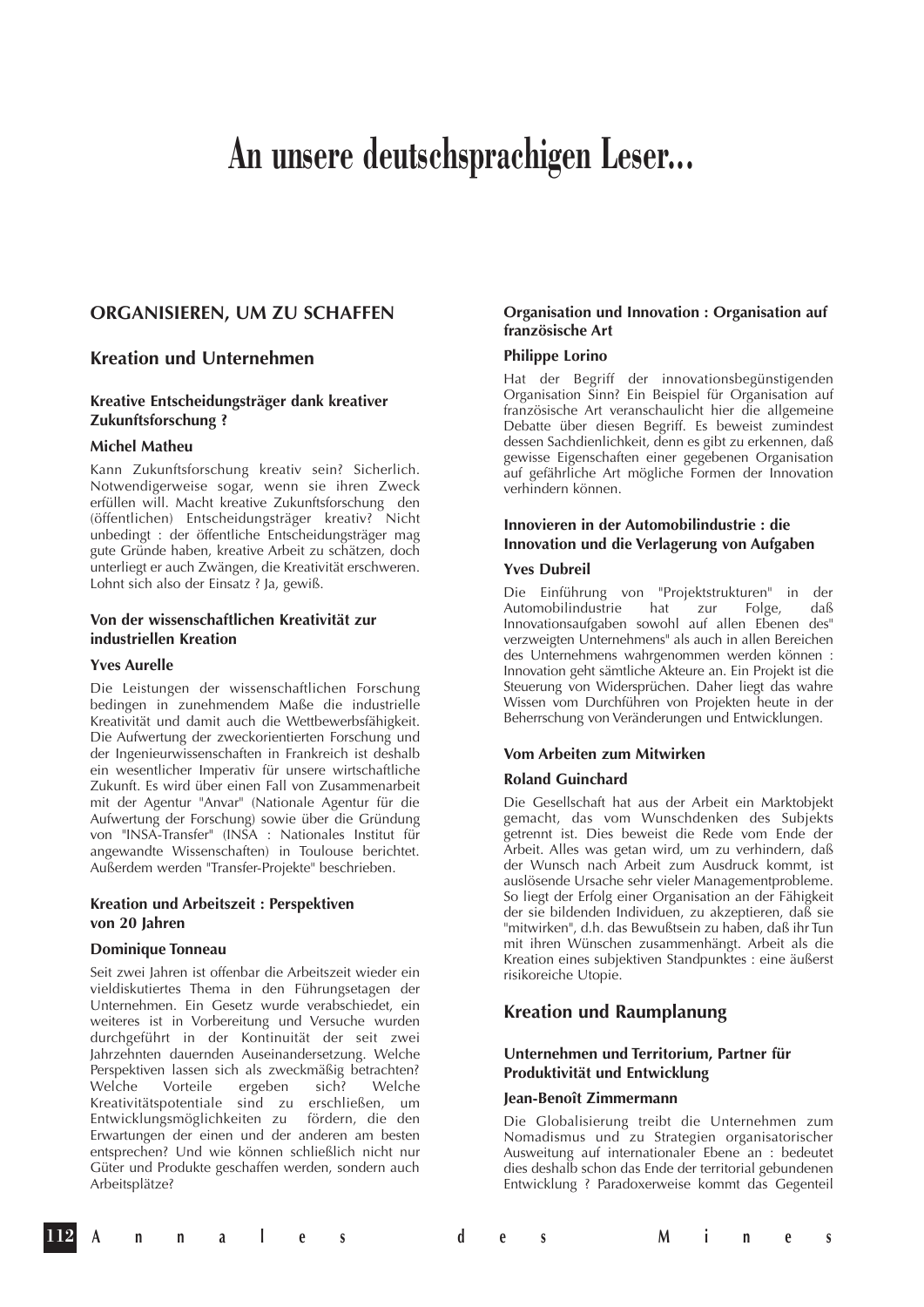zustande, wenn die Territorien von einer hinsichtlich der Kosten (Arbeitskosten, Steuern…) sterilen Konkurrenz entfernt werden, um zu versuchen, die Unternehmen in den Strudel der Innovation zu begleiten. Über die einfache Standortlogik der hinaus, werden Unternehmen und Territorien zu Partnern, um zu schaffen und zu entwickeln.

#### **Das Territorium : ein kollektiver Qualifikationsraum, der zu schaffen ist, um zu schaffen**

#### **Marie-Josèphe Carrieu-Costa**

Wie im Falle eines Unternehmensprojektes sind Motivation, Zustimmung und Wunsch von zentraler Bedeutung für die Verwirklichung eines lokalen oder territoriumgebundenen Projekts, doch muss dieses ein Bezugssystem finden, das allen gemeinsam und verständlich ist, und jedem eine einordnende Perspektive und individuelle Rolle in einem System kollektiver Dynamik bietet. Ein erster Versuch, der in der Region Centre et Val-de-Loire durchgeführt wurde, ist moduliert, allmählich erweitert und durch andere Aktionen desselben Typs anerkannt worden.

#### **Pflege und Organisation der wirtschaftlichen Entwicklung in den Staatsgebieten**

#### **Denis Chastenet und Luc de Charentenay**

Kurz vor den nächsten Planverträgen zwischen dem Staat und den Regionen (2000-2006) wird die vertiefte Kenntnis vielfältiger lokaler Initiativen und ihrer spezifischen Hintergründe Bedeutung sein, damit in den Staatsgebieten eine innovierende Entwicklung ausgelöst wird, die dauerhaft und vielseitig sein soll. Als Faktor des sozialen Zusammenhalts kann Entwicklungsdynamik auch eine Antwort auf die Globalisierung darstellen.

### **Die Integration von Potentialen in ein Territorium**

#### **Pierre Balas**

Im Rahmen einer Gemeinschaft von Kommunen entstand eine Gruppe junger Unternehmen wie Axone, ein Multimedia-Zentrum wie Erasme und dezentrale Werkstätten, die darauf abzielen, ein Potential zu erhalten, von dem entscheidende Impulse ausgehen sollen. Hierdurch wurde die Aufwertung von ländlichen Gemeinden erreicht, die von Verödung bedroht waren. Bislang wurden in 10 Jahren 66 Betriebe oder Niederlassungen angesiedelt, d.h. 1000 neue Arbeitsplätze geschaffen. Die Anwendung dieses Modells auf eine territoriale Ausweitung könnte Gegenstand eines "globalen Entwicklungsvertrags" werden, wie er vom Regionalrat Rhône-Alpes gewünscht wird.

#### **Technologische Innovation in Israel : Tatsachen und Lehren**

#### **Baruch Raz**

Die technologische Innovation nimmt auf der Prioritätenliste der Länder, die sich entwickeln möchten, immer einen wichtigen Platz ein. Dieser Artikel stellt kurz eine allgemeines Modell für die Förderung der technologischen Forschung auf Regierungsebene vor. Die israelische Erfahrung wird diskutiert und einige Schlußfolgerungen werden vorgeschlagen.

#### **Israel, Land der technologischen Kreativität**

#### **Daniel Rouach in Zusammenarbeit mit Michael Olivier Rouach und Jérémie Nathan**

Das Bild Israels, das sicherlich auf die Pioniervergangenheit, die kulturelle Vielfalt und die besondere Rolle der Armee zurückzuführen ist, ist heute noch das eines innovierenden, kreativen und blühenden Landes. Ist diese Vorstellung noch begründet? Sind die kreativsten Sektoren mit der Sozialökonomik des Landes oder mit anderen Faktoren geopolitischer Art zu erklären?

#### **Industrielle Dynamik und Kunstschaffen**

#### **Robert Prost**

Die Beziehungen zwischen Kunst und Industrie sind unendlich komplex und facettenreich. Wir haben hier einen spezifischen Aspekt dieser Beziehung gewählt, indem wir untersuchen, wie die Industrie der künstlerischen Schöpfung dynamische Impulse verleihen kann, und fragen anschließend nach den Bedingungen wechselseitiger Bereicherung. Genauer gesagt, es ist der Dialog zwischen der Künstlerin Christiane Chabot und Industriellen aus dem Stahlsektor, der als Ausgangspunkt dient.

# **Wissen, um zu schaffen**

#### **Wissenskapital nutzen und aufbauen**

#### **Jean-Louis Ermine**

Wissenskapital schaffen, anhäufen und teilen ist die Hauptsorge jeder leistungsfähigen Organisation. Aber der Umgang mit dem Wissenskapital besteht nicht nur darin, Informationen durch die Einführung neuer Technologien zu verbreiten. Es ist ein langfristiges Programm, das eine strategische Absicht voraussetzt, die auf einer sorgfältigen Analyse der Art der Kenntnisse und des Know-how des Unternehmens beruht, und das den Einsatz von differenzierten und angepaßten Mitteln zum Ergebnis hat.

#### **Das Wissensmanagement in den Unternehmensbereichen : das Beispiel der telephonischen Kundenbetreuung**

#### **Claude Roche**

In demselben Maße, wie Innovation immer komplexer wird und immer mehr Kenntnisse voraussetzt, ist eine wirksame Verwaltung des Wissens ein wichtiges Wirtschaftsziel für das Unternehmen geworden. Doch wird die Eigenlogik der Suche nach Leistungsfähigkeit im Bereich des Wissens in der Praxis in Widerspruch zu den herrschenden Managementformen treten. Wäre dies die Gelegenheit, das tayloristische Paradigma aufzugeben?

|  |  |  |  | N o v e m b r e |  |  |  |  | $1 \qquad 9 \qquad 9 \qquad 8 \qquad 113$ |  |  |  |
|--|--|--|--|-----------------|--|--|--|--|-------------------------------------------|--|--|--|
|--|--|--|--|-----------------|--|--|--|--|-------------------------------------------|--|--|--|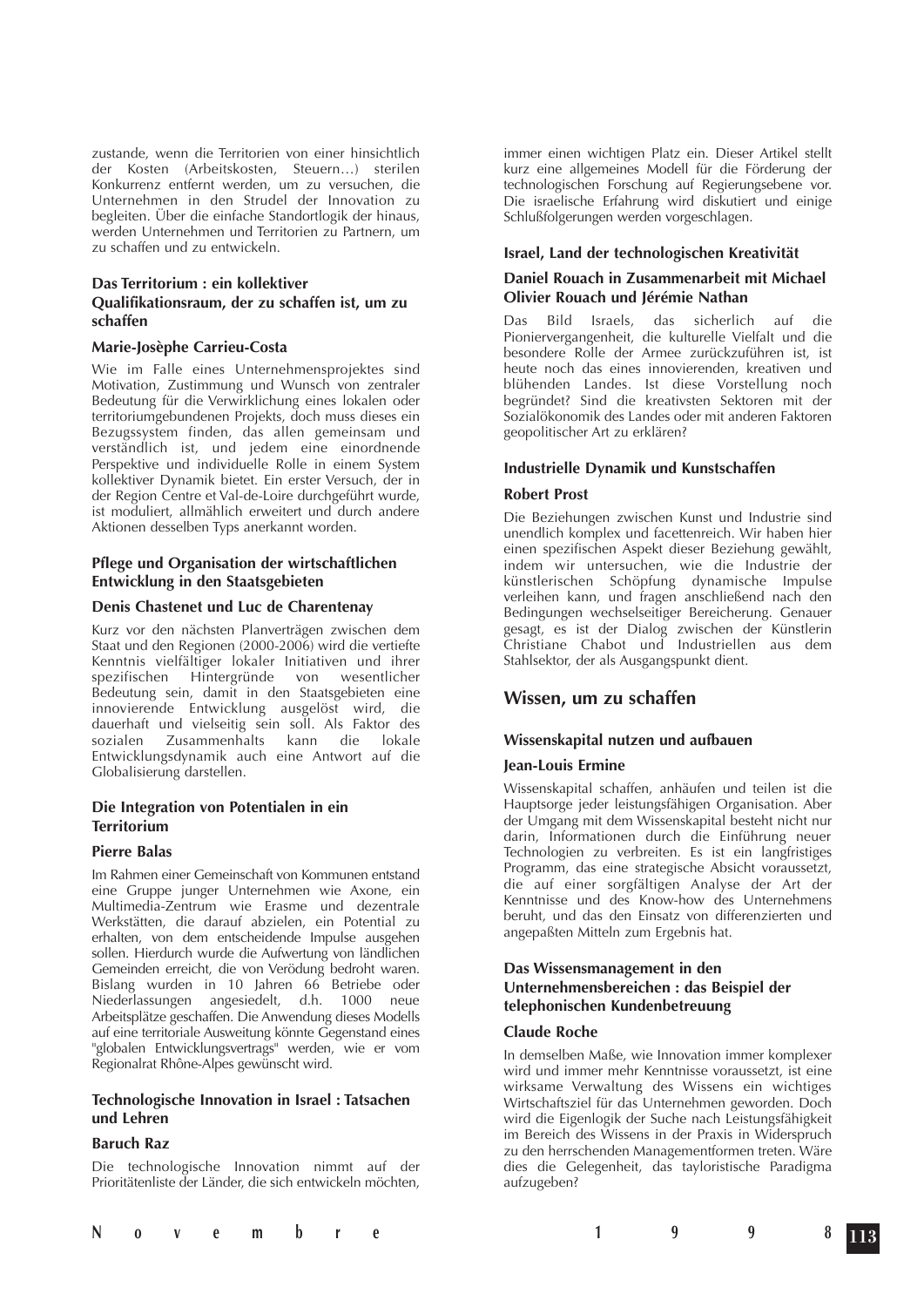#### **Informationstechnologien und Kommunikation, Grundlagen einer Wirtschaft, die auf dem Wissen basiert**

#### **Christine Afriat**

Informationstechnologien und Kommunikation erweitern die Möglichkeiten der organisatorischen Lösungen, die es den Unternehmen erlauben, Antworten auf die gesteigerte Komplexität der Bedürfnisse der Wirtschaftsakteure zu finden. Im Zuge ihrer Entwicklung werden Information und Intelligenz zu entscheidenden Faktoren im Produktionssystem.

#### **Ausbildung zum schöpferischen Gestalten : die Ecole nationale supérieure des arts décoratifs**

#### **René Lesné**

Eine Schule wie die "Arts Déco" hat die Ausbildung im Schnittpunkt der drei Komponenten Methode, Technik und Kreation anzusiedeln. Ihre Vermittlung schlägt unterschiedliche Wege ein, die sich vereinen. Es geht gleichzeitig um den Erwerb von Wissen, um Entwicklung von Verfahrensweisen und um

Experimentieren. Es geht darum, zu verstehen, zu praktizieren und zu erfinden.

#### **Kann Kreation gelehrt werden?**

#### **Georges Sifianos**

### **Kann man kreativ tätige Menschen ausbilden?**

#### **Guy-Claude François**

# **Der Kapitalismus des Know-how und des Wissens**

#### **Michel Duhamel**

Das Wissen und implizite Know-how der Unternehmen konstituiert ein "Phantom-Kapital", das den Buchhaltern, aber keineswegs den Akteuren der Finanzmärkte entgeht. Die Prinzipien des traditionellen Kapitalismus erlauben es Aktionären, es sich gänzlich anzueignen. Eine vernünftigere Aufteilung dieses Kapitals vermag zu einer besseren Integration des "humanen Kapitals" des Unternehmens und zur Verbesserung seiner Leistungen und Ergebnisse zu führen.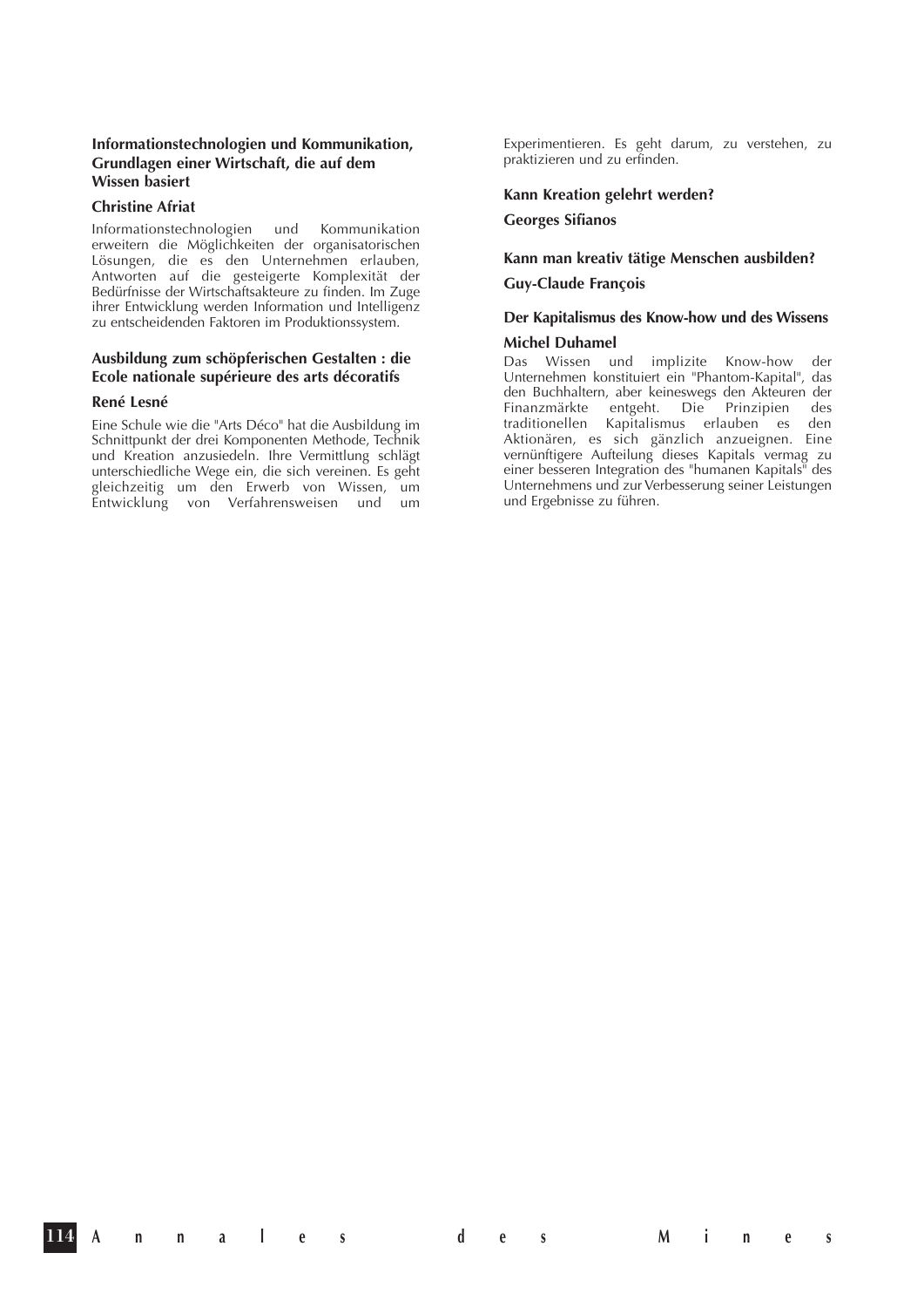# **A nuestros lectros lectores de lengua española…**

# **ORGANIZAR PARA CREAR**

# **Creación y empresa**

#### **¿A prospectiva creativa, responsable creativo?**

#### **Michel Matheu**

¿La prospectiva puede ser creativa? Sin duda alguna. Y hasta necesariamente, si quiere cumplir su cometido. ¿La prospectiva creativa puede hacer que el responsable (público) de adoptar decisiones sea creativo? No es seguro: si bien el responsable público de tomar decisiones tiene buenas razones para apreciar un trabajo creativo, está también sometido a presiones que hacen difícil la creatividad. ¿Entonces, vale la pena? Por cierto que sí.

#### **De la creación científica a la creación industrial**

#### **Yves Aurelle**

Los resultados de la investigación científica condicionarán cada vez más la creatividad industrial y, por lo tanto, la competitividad. Por eso, la revalorización de la investigación aplicada y de las ciencias del ingeniero es en Francia un imperativo indispensable para nuestro porvenir económico. Se exponen aquí un caso de cooperación con la ANVAR (Agencia Nacional para la Valorización de la Investigación) y la creación de INSA-TRANSFERT en Toulouse, al par que se describen "espacios de transferencia".

#### **Creación y duración del trabajo: veinte años de perspectivas**

#### **Dominique Tonneau**

Desde hace dos años, la duración del trabajo reaparece ostensiblemente en la agenda de los responsables de empresas. Se ha aprobado una ley, otra se prepara, y se hacen experimentos, prolongando las reflexiones realizadas desde hace dos decenios. ¿Qué ocasiones pueden aprovecharse? ¿Qué ventajas pueden sacarse? ¿Qué recursos de creatividad deben movilizarse para construir los esquemas más favorables a las expectaciones de unos y otros? ¿Y cómo crear, no sólo riquezas y productos, sino también empleos?

#### **Organización e innovación: la organización a la francesa**

#### **Philippe Lorino**

¿Qué sentido tiene la noción de 'organización propicia a la innovación'? Un ejemplo de organización a la francesa aclara aquí el debate general en torno a dicha noción. Por lo menos, da fe de su pertinencia, pues muestra claramente que, por algunas de sus características, una organización dada puede ser un temible freno para ciertas formas de innovación.

#### **Innovar en el sector automovilístico: innovación y externalización de las tareas**

#### **Yves Dubreil**

La instauración de "estructuras de proyectos" en la industria automovilística lleva a situar los desafíos de la innovación, a la vez, en el frente de la "empresa extendida" y en todas las áreas de la empresa: la innovación atañe a todos los actores. Un proyecto es la gestión de contradicciones. Por consiguiente, el verdadero conocimiento tecnológico de los proyectos radica hoy en el dominio de los cambios y de las evoluciones.

#### **Del trabajo a la obra**

#### **Roland Guinchard**

La consideración social ha hecho del trabajo un objeto mercantil desconectado del deseo del sujeto. Así lo prueba el discurso acerca del "fin del trabajo". Todo lo que se hace para impedir que se manifieste el deseo de trabajo es la causa de la mayoría de los problemas de gestión. El éxito de una organización depende de la capacidad de los individuos que la integran para aceptar un "compromiso con la obra común", es decir; para tomar conciencia de que lo que se hace está en relación con nuestro deseo. El trabajo como creación, desde el punto de vista del sujeto: una utopía sumamente arriesgada.

# **Creación y espacios**

#### **La empresa y el territorio, copartícipes para crear y desarrollar**

#### **Jean-Benoît Zimmerman**

La mundialización incita a las empresas al nomadismo y a la adopción de estrategias de despliegue organizativo a escala internacional: ¿significa ello el fin del desarrollo territorial? Paradójicamente, es lo contrario lo que ocurre cuando los territorios se apartan de una competencia estéril en materia de costos (mano de obra, régimen tributario, etc.) para tratar de acompañar a las empresas en el torbellino de la innovación. Más allá de la mera lógica de la localización, empresas y territorios se convierten entonces en colaboradores para crear y desarrollar.

# **El territorio: un espacio de calificación colectiva que hay que crear, para crear**

#### **Marie-Josèphe Carrieu-Costa**

Como en el caso de un proyecto de empresa, la motivación, la adhesión y el deseo están en el centro mismo de la ejecución del proyecto local o territorial, pero éste debe encontrar un marco de referencias común a todos, inteligible y que ofrezca a cada uno una perspectiva y un papel individuales, en un sistema de dinámica colectiva. Una primera experiencia, efectuada en la región Centro y Valle del Loira, ha sido modulada, progresivamente enriquecida y convalidada por otras acciones del mismo tipo.

#### **Cultivar y organizar el desarrollo económico en los territorios**

#### **Denis Chastenet y Luc de Charentenay**

En vísperas de los próximos contratos de plan entre el Estado y las regiones (2000-2006), el conocimiento profundo de las múltiples iniciativas locales y de sus palancas específicas resulta esencial para que se

|  |  |  |  | N o v e m b r e |  |  |  | $1 \qquad 9 \qquad 9 \qquad 8 \qquad 115$ |  |  |  |
|--|--|--|--|-----------------|--|--|--|-------------------------------------------|--|--|--|
|--|--|--|--|-----------------|--|--|--|-------------------------------------------|--|--|--|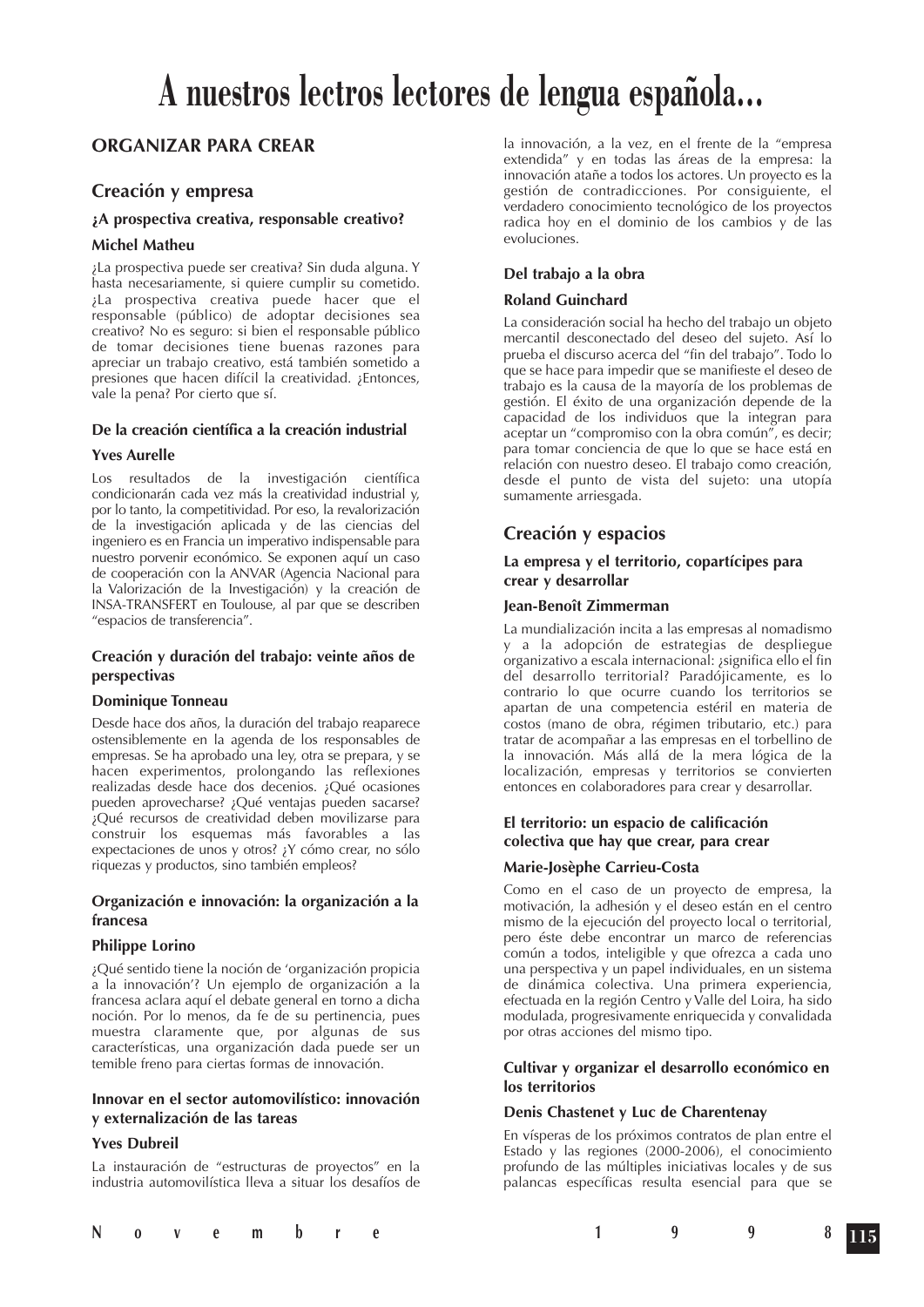construya en los territorios un desarrollo innovador, duradero y diversificado. La dinámica de desarrollo a escala local, factor de cohesión social, puede ser también una respuesta a la mundialización.

#### **Inscribir potenciales en un territorio Pierre Balas**

La creación, en el marco de una comunidad de municipios, de un vivero de empresas, Axone, de un centro multimedios, Erasme, y de talleres de relevo, con el fin de mantener un potencial, fuente de dinamismo, ha permitido la revalorización de municipios rurales en vías de desertización. En diez años, se han realizado hasta ahora 66 instalaciones o extensiones de empresas, que han conllevado la creación de unos mil nuevos empleos. La aplicación de este modelo a una ampliación territorial podría ser objeto de un "contrato global de desarrollo", propugnado por el Consejo de la Región Ródano-Alpes.

#### **Innovación técnica en Israel: hechos y lecciones Baruch Raz**

La innovación técnica sigue figurando en una posición elevada en la lista de prioridades para los países deseosos de desarrollarse. Este artículo presenta sucintamente un modelo para la promoción al nivel gubernamental de la investigación técnica. Se analiza la experiencia israelí y se proponen algunas conclusiones.

#### **Israel, vivero de innovación tecnológica Daniel Rouach, con la colaboración de Michael Olivier Rouach y Jérémie Nathan**

La imagen de Israel, relacionada ciertamente con su pasado de pionero, con la multiplicidad de los aportes culturales y con la especificidad de sus fuerzas armadas, sigue siendo todavía la de un país innovador, creativo y fecundo. ¿Se justifica aún esta representación? ¿Los sectores más creativos están vinculados con la economía social del país o con otros factores de orden geopolítico?

#### **Dinámica industrial y creación artística Robert Prost**

Las relaciones entre arte e industria son infinitamente complejas y presentan numerosas facetas. Hemos elegido aquí una faceta específica de esta relación, explorando cómo la industria puede dinamizar un proceso de creación artística, para interrogarnos luego acerca de las condiciones de una fertilización cruzada. Más precisamente, nos ha servido de soporte el diálogo establecido entre la artista Christiane Chabot y el mundo industrial del acero.

### **Conocimientos para crear**

#### **Captar y crear el capital saber Jean-Louis Ermine**

Crear, capitalizar y compartir su acervo de conocimientos es una preocupación fundamental de toda organización eficiente. Pero administrar el capital saber no consiste sólo en difundir las informaciones para el despliegue de nuevas técnicas. Es un programa de largo aliento, que parte de una voluntad estratégica, pasa por un buen análisis de la índole misma del saber y de la pericia de la empresa, y desemboca en la instauración de instrumentos variados y adaptados.

#### **La gestión de los conocimientos en unidades operacionales: el ejemplo del servicio a la clientela por teléfono Claude Roche**

En la medida en que la innovación se vuelve cada vez más compleja y consume una cantidad creciente de conocimientos, une gestión eficaz del saber se ha convertido en un objetivo económico determinante para la empresa. Ahora bien, la lógica propia de la búsqueda de eficacia en la esfera de los conocimientos va a entrar en contradicción con las formas dominantes de la gestión. ¿Sería ésta una oportunidad para salir del esquema taylorista?

#### **Las técnicas de la información y de la comunicación, soporte de una economía fundada en el saber Christine Afriat**

Las técnicas de la información y de la comunicación amplían el campo de las soluciones organizativas que permiten a las empresas responder a la complejidad creciente de las necesidades de los actores económicos. Con su desarrollo, la información y la inteligencia emergen como factores dominantes en el proceso productivo.

#### **Enseñanza de la creación: la Escuela Nacional Superior de Artes Decorativas René Lesné**

En una escuela como la de Artes Decorativas, la enseñanza se sitúa en el cruce de tres componentes: método, técnica y creación. Su aprendizaje se opera a lo largo de vías diferentes que se entrecruzan. Se trata, a la vez, de adquirir saberes, de desarrollar prácticas y de experimentar: se trata de comprender, se trata de hacer, se trata de inventar.

**¿Puede enseñarse la creación? Georges Sifianos ¿Es posible formar creadores? Guy-Claude François**

### **El capitalismo de la pericia y del conocimiento**

#### **Michel Duhamel**

Los conocimientos y pericias implícitos de las empresas constituyen un "capital fantasma" que escapa a los contables, pero no a los operadores financieros. Los principios del capitalismo autorizan a los accionistas a atribuírselo íntegramente. Una distribución más equitativa de este capital puede permitir una mejor integración del "capital humano" de la empresa, mejorando así sus resultados.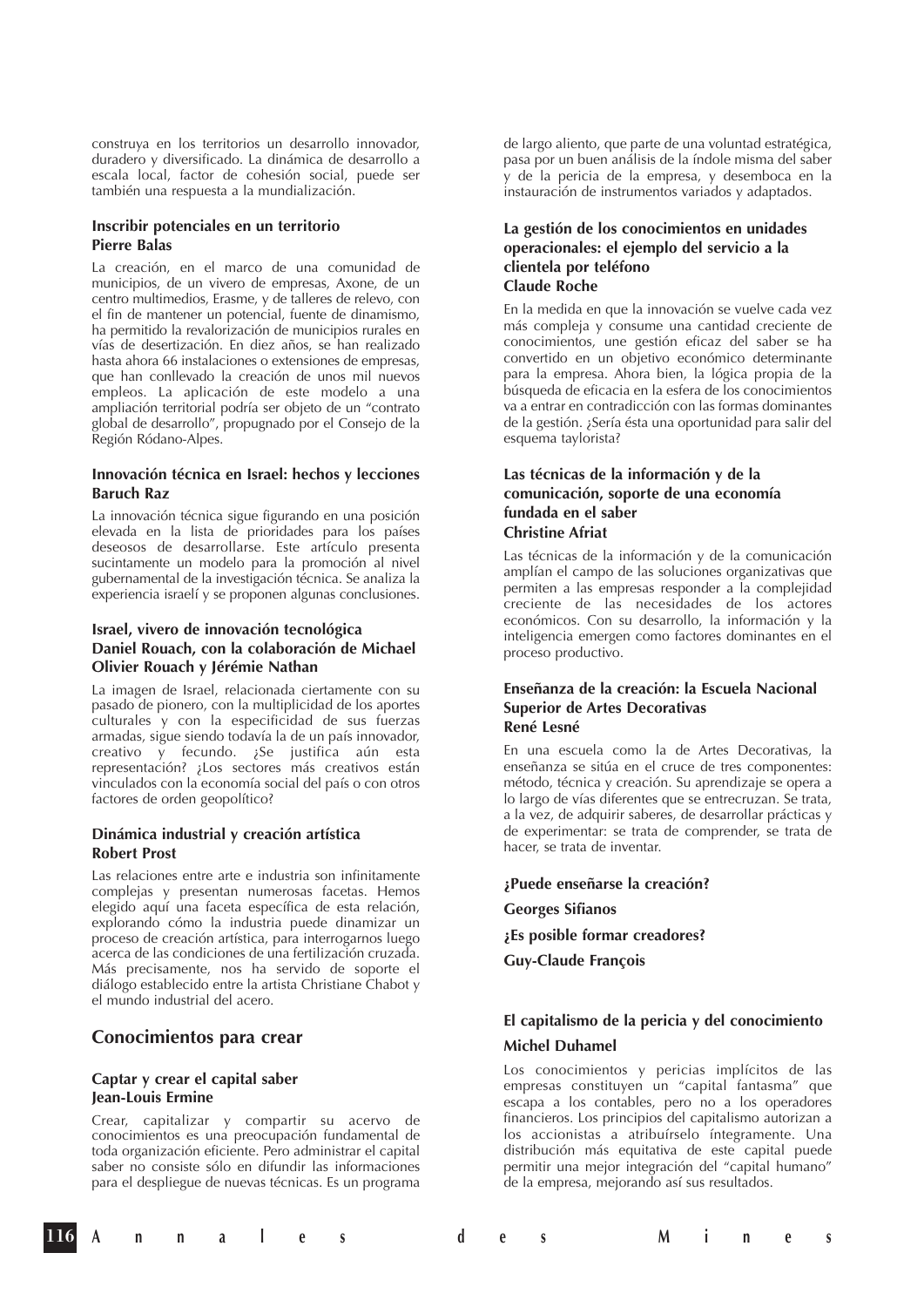**N o v e m b r e 1 9 9 8 117**